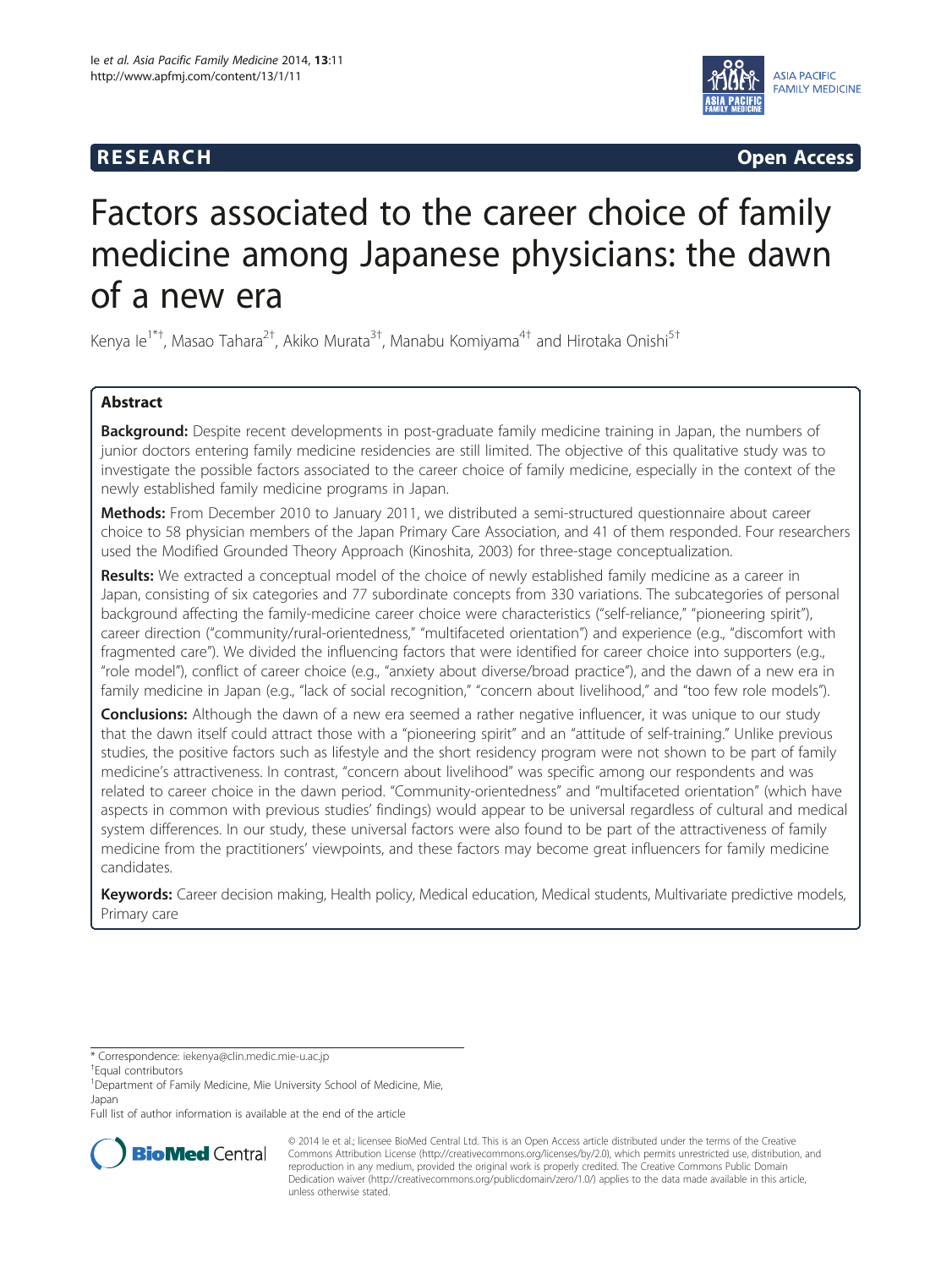## Background

Japan has the highest life expectancy in the world [\[1](#page-6-0)]. Some unique features of the Japanese healthcare system may contribute to better health outcomes and thus to the long life expectancy. First, the Japanese government has provided universal health insurance coverage since 1961. Second, patients in Japan have the privilege of free access to healthcare without any formal gatekeeping system.

In most of the countries in which a healthcare system is well established, healthcare roles are clearly divided between the provision of primary healthcare by general practitioners, and the provision of secondary to tertiary care by specialists. The Japanese healthcare system, in contrast, has not established any definite division between general practitioners and specialists. In addition, no formal postgraduate training program for family medicine was developed in Japan until 2006.

Most of the conventional primary care physicians in Japan were originally trained as specialists; typically, after completing specialty training and subsequent work experience as a hospital-based specialist for some years, they open their own private clinic without any formal family medicine training. Additionally, Japanese society's increasing demand for quality healthcare has raised a new issue pertaining to the lack of formal training for primary care physicians in Japan [[2,3\]](#page-6-0). Before the merger of the Japanese Society of Primary Care, the Japanese Academy of Family Medicine (JAFM) and the Japan Society for General Medicine as the Japan Primary Care Association (JPCA) in 2010, the JAFM had implemented a three-year family medicine program for certified physicians since 2006.

In 2012, the Japanese Ministry of Health, Labour and Welfare announced a new board certificate system for physicians' specialties by a third-party organization starting in 2017. Along with this reform, "General Practice" including family medicine has formally become the 19th new specialty. Although the need for formally trained family physicians in Japan is increasing, our preliminary study (2011 unpublished) showed that only 1% of junior doctors are entering the JPCA certified family medicine residency program. To enhance the recruitment of family medicine residents, it is essential to understand the factors that influence the choice to practice family medicine versus other fields of medicine.

In the United States and Canada, aside from a dip in the late 1990s, the number of family physicians has increased significantly over the last few decades. Despite this positive trend, the numbers of residents choosing the family medicine specialty remain well below those nations' needs. Studies from Europe and North America revealed several common factors associated with the career choice of family medicine. In a review article, factors that were positively associated with the choice to practice family medicine were "rural background", "parents' low socioeconomic status", "low interest in research career" and "planning on a career in a disadvantaged or rural area" [[4\]](#page-6-0). Negative factors were "concerns about prestige", "low income", and "breadth of knowledge required" [[4](#page-6-0)]. "Low intellectual content" was also suggested as a reason for rejecting family medicine [\[5](#page-6-0)].

The American Academy of Family Physicians (AAFP) devised a Student Interest "Influencer" Portfolio [[6\]](#page-6-0) to explore medical students' interests as documented in four regional Student Interest Stakeholder meetings in 2010 and 2011. The AAFP held the meetings to counteract the stagnation in students' interest in practicing family medicine. The meetings showed that the positive perceptions of family medicine include "diverse and complex patients (never bored)", "family and life-friendly specialty", "highest recruited specialty since 2007" and "specialty for all environments/settings practice options." Negative perceptions, on the other hand, were "too easy/too hard paradox", "scope of practice paradox (only colds and coughs)", "doesn't make any money", "life style — can't do it all (take calls, deliver babies, etc.)", "bashing from different specialties", and "medical school — lack of exposure to family medicine".

In Japan, there have been a few reports about the factors associated to the career choice of "conventional" primary care/rural medicine. For example, toward the goal of increasing the number of primary care providers, Ohtaki et al. proposed that the medical education system in Japan must provide both primary care doctors to act as role models and readily accessible information about postgraduate primary care programs [\[7](#page-6-0)]. Ae et al. found that residents who expected to engage in rural practice were significantly more likely to choose primary care as a future career, and residents with training experience in a rural setting had a significantly higher tendency to change careers from a specialty to primary care [\[8](#page-6-0)]. Thus, Ae et al. noted that exposure to rural practice during residency training can affect residents' career plans. However, to our knowledge no report on career choices with respect to the newly established family medicine specialty in Japan has been published.

The objective of the present qualitative study was to investigate the possible factors associated to the career choice of the newly established family medicine program in Japan.

# Methods

#### Design

A qualitative study using semistructured questionnaire was conducted.

#### Data collection

From December 2010 to January 2011, four family medicine researchers (authors KI, MT, AM and MK) sent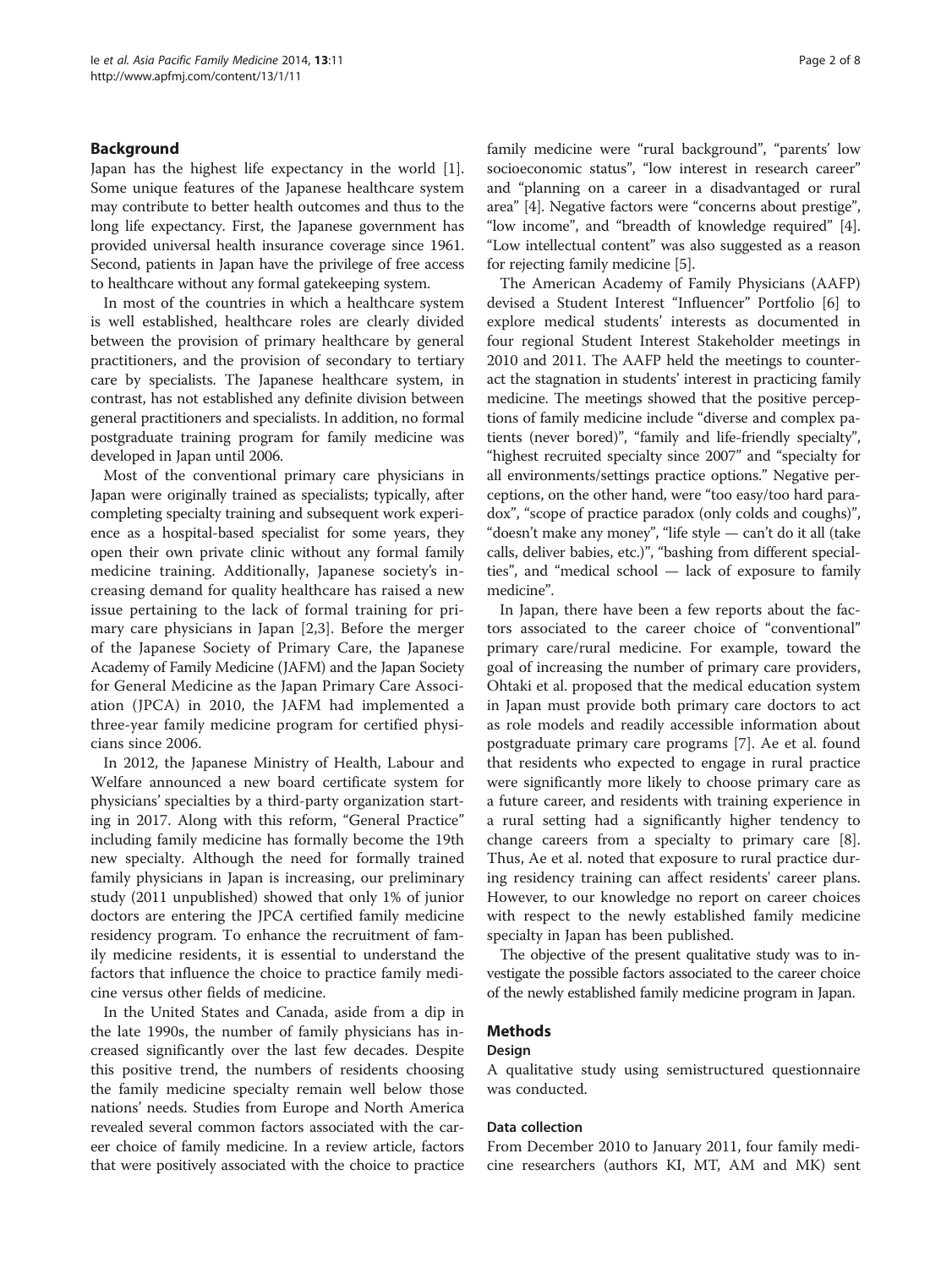invitations to participate in this study to 58 physician members of the JPCA via email; 41 (70.0%) responded. Written consent was obtained from those who agreed to participate in the study. Since no database regarding physicians in the family medicine field was established at the time of this survey, all respondents were personal acquaintances of the four researchers. Of the 41 respondents, 35 (85.0%) were men. The respondents' mean length of experience as a physician was 8.2 years (range 3–20 years). The respondents' main practice setting was a clinic for 30 (73.2%), a hospital for 7 (17.1%), and an academic medical center for 4 (9.6%).

The questionnaire was semi-structured and based on a framework invented by group discussion of four researchers (KI,MT,AM and MK) following a literature review. We lined up questions we believed necessary. Then all questions were reviewed and rewritten if the item was ambiguous or unnecessary. It included the following four questions:

- 1. How and when did you first experience family medicine? Tell us about your personal first encounter with family medicine.
- 2. Why did you decide on family medicine as a career choice? Tell us in terms of your own personal experience, motivation, and ideas.
- 3. Have you had any obstacles or conflicts to choosing family medicine as a career? If so, what were they?
- 4. What do you think about the appeal of family medicine?

# Analysis

The four researchers used the Modified Grounded Theory Approach (Kinoshita 2003 [\[9](#page-6-0)]), developed from the Grounded Theory Approach proposed by Glaser and Strauss in 1967 [[10\]](#page-6-0). The questionnaire results were independently read by research team members to identify key variations. Following the initial reading, an analytical work sheet was used as the basis for conceptualization and categorization. First, concepts were generated by the research team from the variations. Next we made categories from several concepts to produce a three-stage conceptual model. A medical education supervisor (author HO) repeatedly reviewed the study process and the conceptual model for triangulation.

# Results

We extracted 77 subordinate concepts from 330 variations. We had set the framework of this study as "family medicine career choice". Eight concepts were excluded from the conceptualization for two reasons; 1) responses were not specifically related with family medicine (e.g. resistance to detachment from hometown), and 2) responses were beyond our scope of the research (e.g. issues raised after the career was chosen).

The conceptual model consisted of six categories: (a) personal background, (b) exposure to the family medicine concept, (c) matching with one's ideals, (d) influencing factors, (e) seeking one's own solution, and (f) attractiveness of family medicine from practitioners' viewpoints (Figure [1](#page-3-0)).

# (a) Personal background

# Characteristics of individuals

Characteristics which affected the choice of family medicine consist of the following two concepts.

Self-reliance A self-reliant personality not affected by surroundings was one of the common characteristics among the respondents. As one respondent put it:

"I thought that every obstacle would be no surprise, and paying my full attention to surmount the obstacles would be a worthwhile job."

Pioneering spirit The other characteristic of note was the pioneering spirit of those who found the frontier field of family medicine worthwhile:

"I expected to be a pioneer and felt excited, because I was certain that family medicine was not yet widely known in Japan."

### Career direction

Two major directions for the choice of family medicine as a career were "community/rural orientation" and "multifaceted orientation".

#### Community/rural orientation

"I wanted to be engaged in a doctorless village. I thought family medicine was most suitable for the needs of such a community."

"Family physicians can stand on the same ground with patients and community residents. It allows me to be myself. That's why I wanted to be a family physician."

Multifaceted orientation Many respondents were interested in many fields of medicine and wanted to deal with the entire realm of medical practice. Some respondents initially chose a specialty rather than family medicine but were familiar with a multifaceted orientation; they had not had the opportunity to know family medicine.

"When I became a doctor, I thought I wanted to be a doctor who could deal with any kind of physical problem."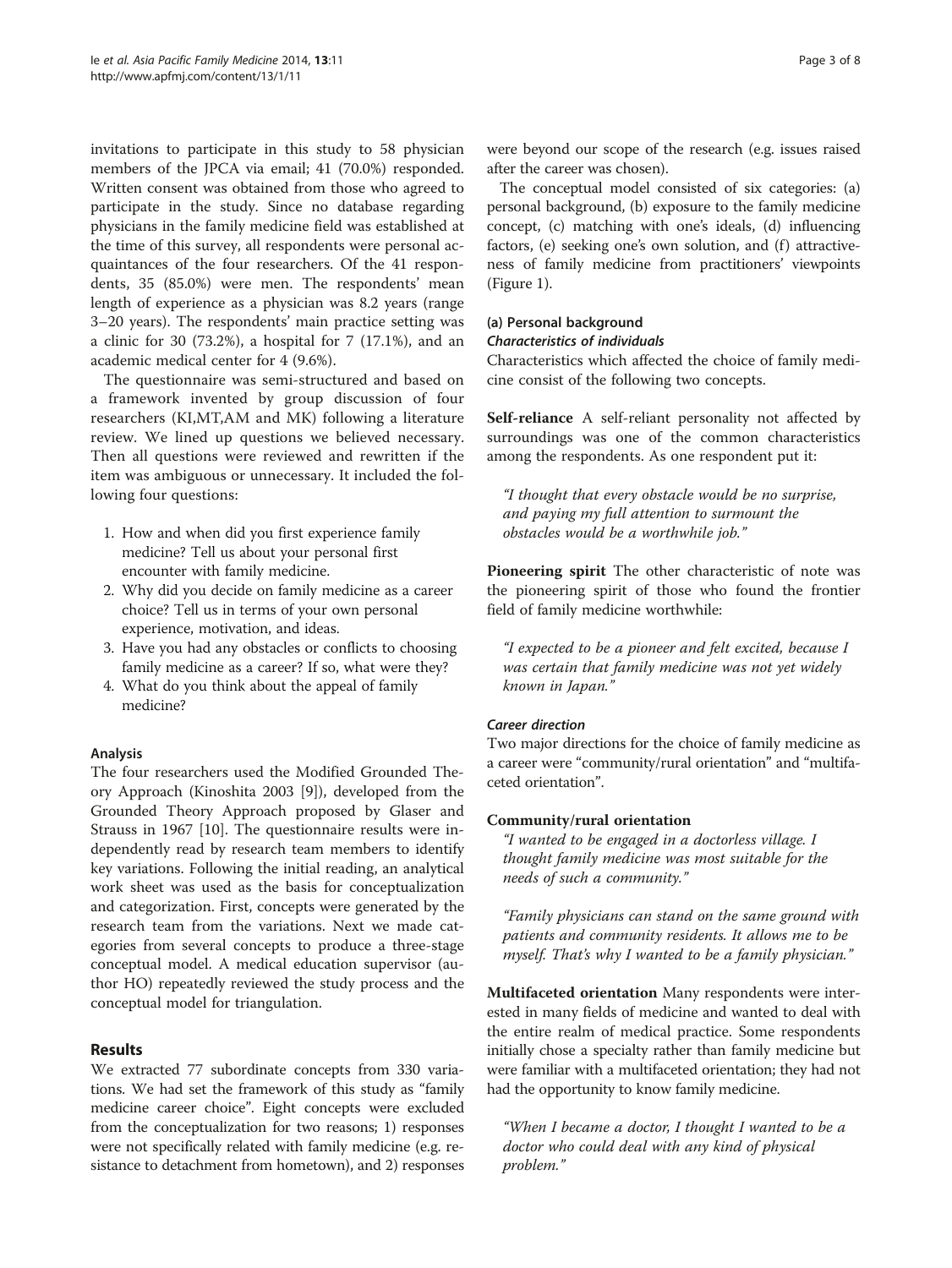<span id="page-3-0"></span>

# Experience

Experiences that strongly influenced the family medicine career choice were "pre-medical experience and familiarity with the family medicine concept" and "discomfort with fragmented care".

Pre-medical experience and familiarity with the family medicine concept For some of the respondents, the choice of family medicine as a career was based on personal experience: when a family member became ill, the respondent's pre-medical experience with the primary care physician who cared for the family member was a strong influence. Other respondents had career directions aligned with family medicine from a psychosocial standpoint, such as influence by a teacher or a clinical psychotherapist.

"A member of my family became bedridden due to a stroke. When the caregiving had exhausted other family members, I felt the thoughtfulness of the home care doctor was splendid."

Discomfort with fragmented care Some respondents had uncomfortable feelings toward the highly specialized and disease-oriented medicine usually seen in large-scale hospitals.

"When an internist saw a patient with pneumonia, the internist simply said 'Pneumonia is not my specialty.' I was really disappointed."

# (b) Exposure to the family medicine concept

At various times and in a variety of settings, all of the respondents had been exposed to the family medicine concept although the conventional medical education in Japan offers no official opportunity for learners to be exposed to family medicine. Lectures or seminars outside the university or textbooks were alternative opportunities. After the respondents' exposure to family medicine, there were various first impressions.

"When I first had contact with the family medicine concept, I felt 'This is it!!'"

"I felt dubious about the family medicine concept and not sure if it could be a lifelong career."

### (c) Matching with one's ideals

Some of the respondents felt that family medicine matched with their ideals, and they started thinking of family medicine as a career specialty.

"I was impressed at family physicians' role in helping citizens, families and the community. My intuition told me that family medicine was my life's work."

#### (d) Influencing factors

In the process of choosing family medicine as a career specialty, several important factors had both positive and negative influences.

# Supporters

Respondents noted that the existence of family physician role models and empathic support from their family and colleagues were indispensable promoters of the family medicine career choice.

Role models Some respondents had a family member who was a primary care physician, and other respondents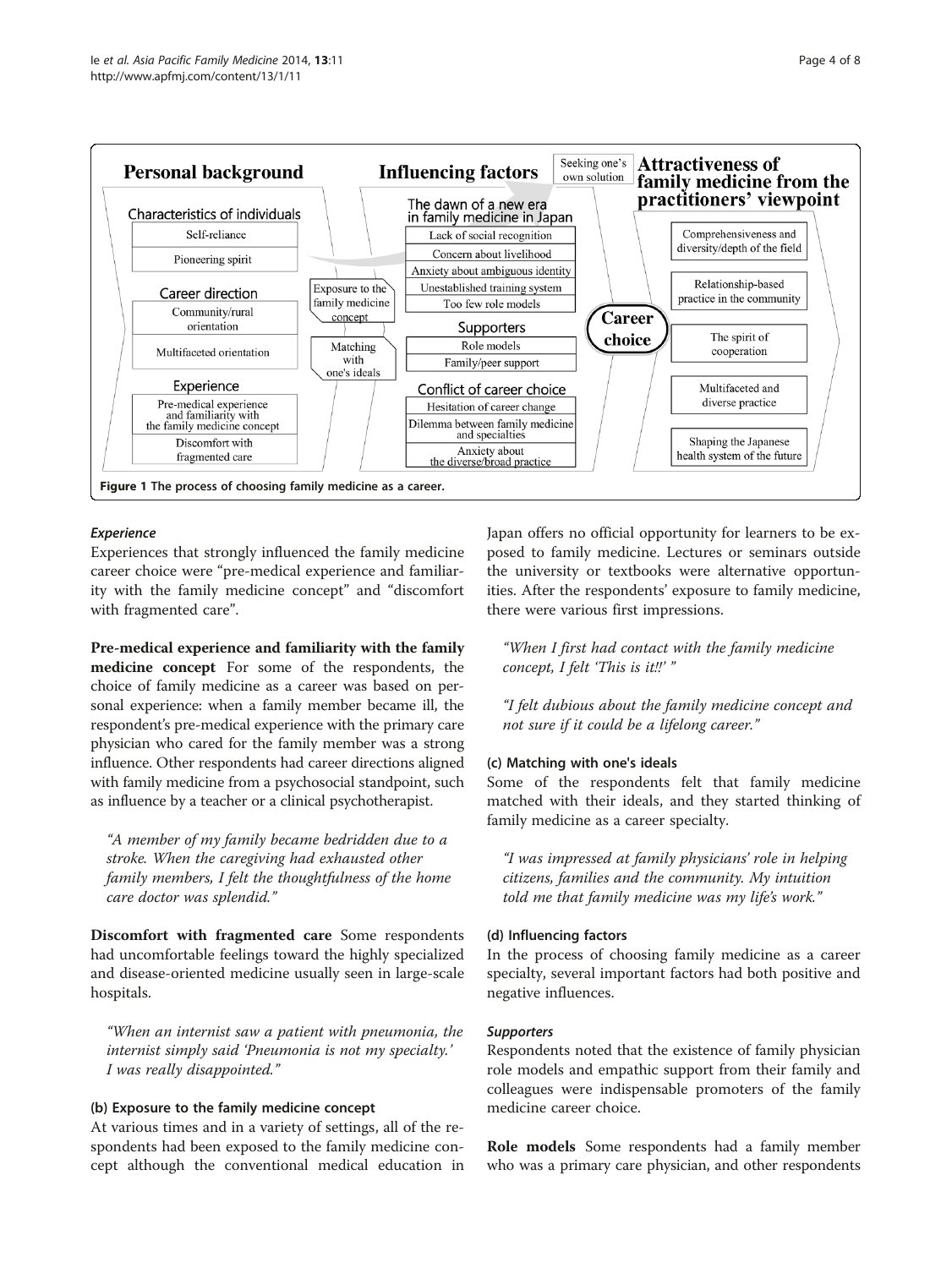stated that a primary care physician cared for an ill member of his or her family. In each case, the primary care physician was a role model for the respondent.

"A family physician who cared for me and my mother has been my role model. So I was thinking about being the kind of physician who can deal at first with any problem."

Family/peer support Empathic support from family and colleagues and the increasing social status of family physicians had positive influences on the respondents' career choice.

"I had a feeling that I wasn't isolated, because of the increased social recognition and increased family medicine applicants among medical students."

"When my wife told me, 'I guess you are suitable for a family physician,' I was really encouraged."

# Conflict of career choice

Hesitation of career change The respondents who had practiced a specialty other than family medicine tended to hesitate when it came to re-training for family medicine.

"I felt as if I had to lose my original specialty to select family medicine as my career."

Dilemma between family medicine and specialties Some respondents reported facing a dilemma between the choice of family medicine and another specialty when they were interested in family physician.

"I was unable to make up my mind whether to continue pediatrics or to change my career to family medicine."

#### Anxiety about the diverse/broad practice

"I didn't have confidence that I could deal with such a broad and general field."

# The dawn of a new era in family medicine in Japan

As noted earlier, a three-year family medicine program was started in Japan in 2006, and when the present study's questionnaire was compiled, there were no more than approximately 200 certified family physicians in Japan. In addition, only 1% of junior doctors are entering the family medicine residency program. The main factors that had a negative influence on the choice of family medicine as a career among the present study's 41 respondents were "lack of social recognition", "concern about livelihood", "anxiety about an ambiguous identity", "unestablished training system" and "too few role models".

Lack of social recognition Lack of understanding from individual around the respondents had a negative impact on the career choice of family medicine.

"No one around me understood family medicine as a career specialty, so I was not sure if I could do it."

"During my clinical clerkship, some teaching staff scoffed at my career dream to be family physician, and said, 'Such a specialty doesn't exist (in Japan).' "

# Concern about livelihood

"I felt insecure about my future career and my family's livelihood because family medicine was not acknowledged as a specialty at that time."

Anxiety about an ambiguous identity Low social recognition of the family medicine field made it difficult to establish an identity.

"When asked about my specialty, especially what family medicine is, I couldn't really answer...."

Unestablished training system Lack of a family medicine program, colleagues, and training information were obstacles for the respondents who were interested in family medicine.

"When I was a junior resident, only a few training facilities and colleagues were acknowledged. I even thought of going to the U.S. for family medicine training."

Too few role models The respondents had seldom observed a family medicine role model because the number of role models was quite limited.

"I couldn't imagine what I would be like after gaining experience as a family physician."

#### (e) Seeking one's own solution

Some respondents had a strong will to solve or surmount the problems/obstacles associated with family medicine training by themselves.

"There were very few family medicine training facilities at that time. So I started to gather information about training facilities and visited some of them."

# (f) Attractiveness of family medicine from the practitioners' viewpoint

After the respondents chose family medicine as a career, many of them were satisfied with their jobs. The following five family medicine-specific attributes were found to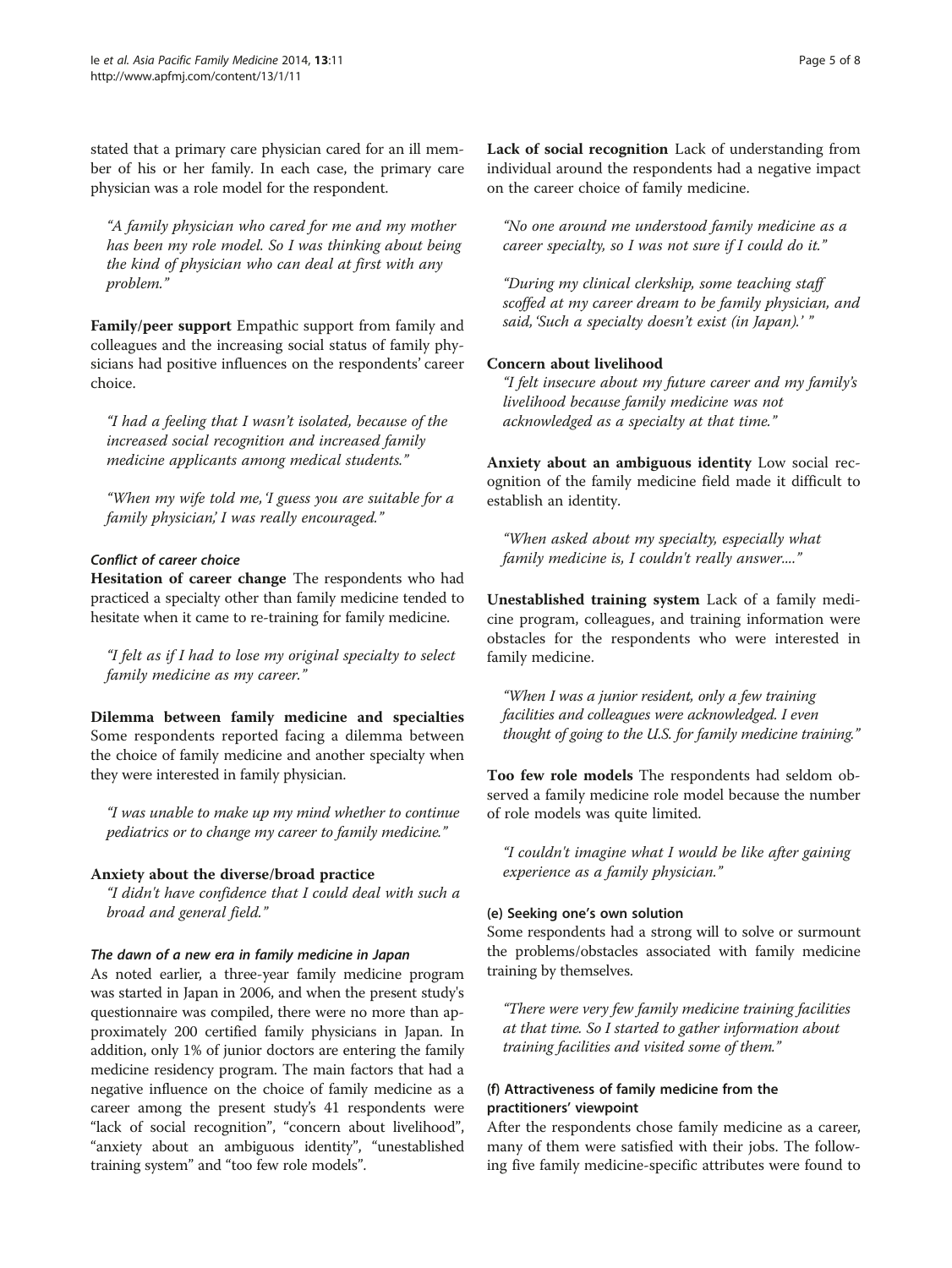be the most attractive after the respondents had chosen family medicine as a career.

Relationship-based practice in the community Some respondents felt that having a continuous relationship with their patients was an appealing aspect of family physicians. The concept of "Relationship" implied an ongoing relationship with patients or the community and other healthcare providers.

"I think I can provide compassionate medical treatment by taking good care of not only the disease but also the lives of the patients and people."

"Family physicians can build up a team in a rural community that eases people's minds and enables large-scale jobs which no one can carry out by themselves. This is an aspect of family medicine that appeals to me."

"Being with patients, families and the community as a family physician has expanded my perspectives."

The spirit of cooperation Some respondents described cooperativeness, flexibility and educational passion as appealing aspects of family medicine.

"I think there is very good environment in this field where we value our peers, and there is not any infighting."

Multifaceted and diverse practice Respondents reported that family medicine is attractive because it does not limit one's field but provides various healthcare options for various people.

"In a way, every patient I see is within my field. Besides, understanding patients' familial/social contexts can improve the quality of care."

Shaping the Japanese health system of the future Some respondents regarded the possibility of solving healthcare problems and developing a new academic field in Japan to be appealing.

"Academic aspects of family medicine impressed me because forerunners have been verbalizing and deepening the areas not previously well conceptualized in Japan. Furthermore, the aspect of family medicine implies not only a conceptual framework but also practical aspects."

Comprehensiveness and diversity/depth of the field The practice of family medicine consists of both broad and deep aspects of all of the fields of medicine.

"The broad field of family medicine is worth spending the rest of my whole life learning.

# **Discussion**

This qualitative study aimed to investigate the possible factors associated to the career choice of family medicine and those associated to enrollment in the newly established family medicine program in Japan. The process of choosing a career in family medicine is multifactorial and complex. Several factors appear to be characteristics of the choice to go into family medicine practice. Those factors can have positive or negative influences on the career choice of family medicine.

In Japan at this stage, there are not enough family physician role models or family medicine curricula/residency programs. Previous studies outside of our country describe encounters with family physician during postgraduate training or in medical school curricula [\[11,12](#page-6-0)], but in our study, most respondents' exposure to the family medicine concept was incidental, by way of books or seminars. The responses from participants in this study indicated that medical students and residents who had never known the concept of family medicine did not choose family medicine specialty even if they had felt a "discomfort with fragmented care".

Although the respondents noted several negative influences on the choice of family medicine as a career (i.e., lack of social recognition and of a guarantee of livelihood, the absence of role models and training systems, and anxiety about an ambiguous identity), the factors of "pioneering spirit" and "self-reliance" can be strong accelerating influences in this newly established field. In addition, the feeling that a new era is dawning in family medicine in Japan may contribute to the choice of family medicine as a career. Some candidates may be attracted by "seeking one's own solution" that family medicine may still require in Japan. In a description of physicians in North America and the UK who chose family medicine, Taylor wrote they were self-confident, visionary, audacious, passionate, and energetic [\[13](#page-6-0)].

In our study, unlike previous findings, the factors of lifestyle [[11,14,](#page-6-0)[15\]](#page-7-0) and short residency program [[11](#page-6-0),[16](#page-7-0)] were not shown to be indicative of family medicine's attractiveness. In contrast, we found that "concern about livelihood" was a specific concern in the dawn of the new family medicine era. Achieving career security and/ or a guarantee of income seems to be difficult in the present circumstances and thus a pioneering spirit and a sense of self-reliance may be critical to a candidate's choice of family medicine as a career.

Actual clinical family medicine exposure that demonstrates enduring relationships with patients, continuity of care, and preventive medicine are essential to attracting candidates to family medicine [\[11\]](#page-6-0). Several common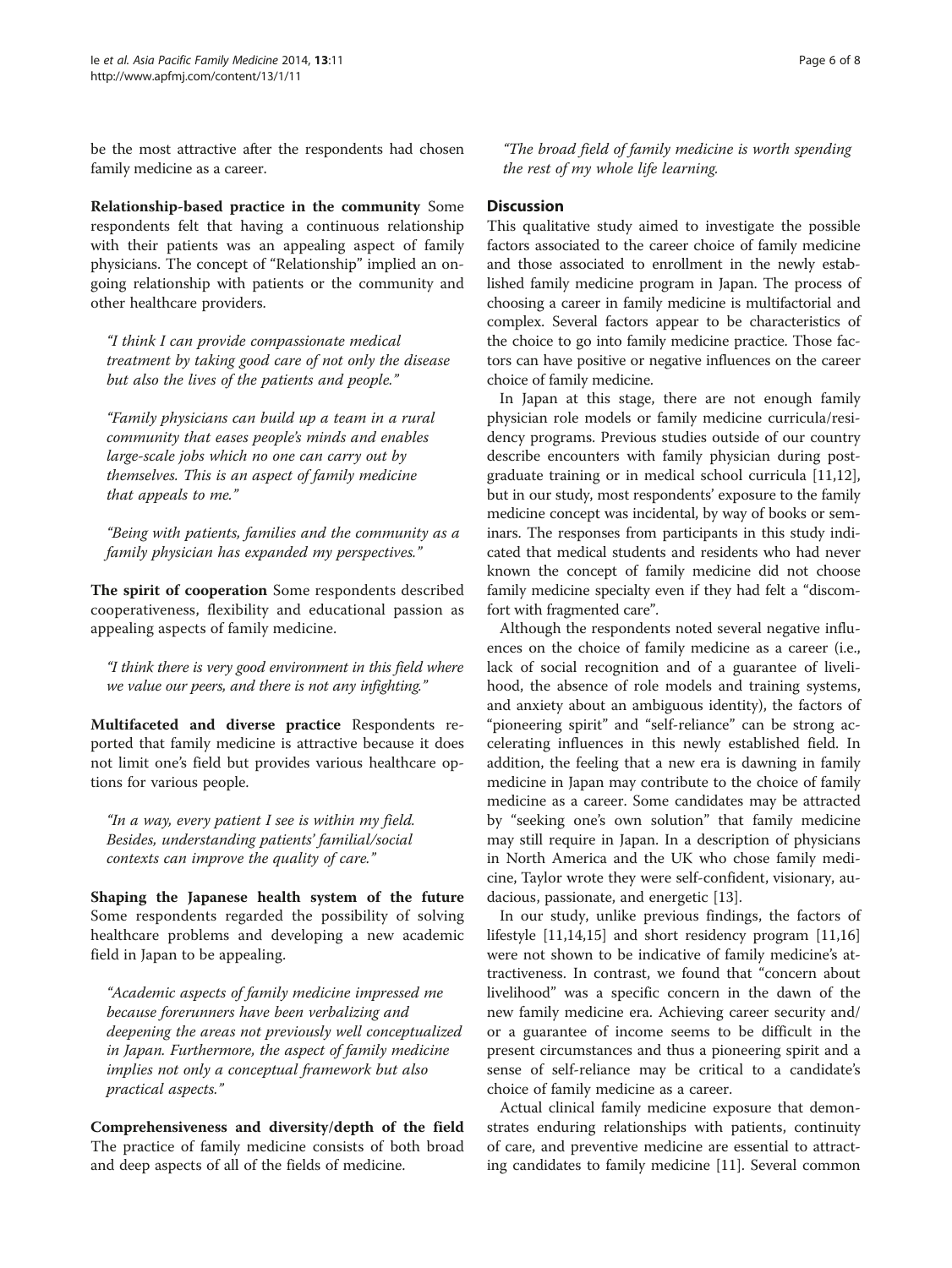<span id="page-6-0"></span>factors such as the amount of exposure to family medicine, existence of a family medicine department and a residency program in his/her medical school have been described as accelerators for the family medicine career choice [11,12[,15\]](#page-7-0). Thus, increasing the amount of exposure to family medicine is expected to lead more young physicians to select family medicine in Japan.

Family medicine's "community/rural orientation" as described in the present study has aspects in common with the known premedical attributes familiar to family medicine (humanitarian outlook and rural background) [6,11[,16\]](#page-7-0). We also found that family medicine's "multifaceted orientation" is a point of appeal that may be aligned with some physicians' preference for the varied tasks of family physicians described in previous studies [6,14,[17](#page-7-0)]. These present and previous results imply that there are several universal orientations among family medicine candidates regardless of cultural or medical system differences. In our study, these universal factors were also found in attractiveness of family medicine from the practitioners' viewpoints, and thus the constructive presentation of these attractive points may positively influence candidates considering the practice of family medicine.

Not only amount of exposure to family physicians, but also existence of good role models could greatly impact on family medicine candidates [11,[18\]](#page-7-0). Medical school faculty members who can convey the attractiveness of family medicine as a career could also make a significant contribution to this impact [11].

#### Study limitations

The semi-structured questionnaire that we used could lead each response in a certain direction. The relatively short work experience of the respondents (mean 8.2 years) might have produced a lack of continuity, academic issues and education in the attractiveness category. In addition, the generalizability of these research findings is limited because they were generated in an exploratory qualitative inquiry. It was difficult to avoid potential sampling or recall bias.

# Conclusions

It was unique to our study that the dawn itself could attract those with a "pioneering spirit" and an "attitude of self-training", although the dawn of a new era seemed a rather negative influencer. The known positive factors such as lifestyle and the short residency program were not shown to be part of family medicine's attractiveness in our study. In contrast, "concern about livelihood" was specific among our respondents and was related to career choice in the dawn period. These dawn-specific factors clarified by this research could contribute to the development of family medicine in countries which have introduced the same changes as Japan. Further studies

are needed to confirm whether the characteristics of the choice to practice family medicine identified here will continue to play a role in the future. Moreover, following studies to clarify the reasons why some physicians did not choose family medicine specialty could be useful.

#### Competing interests

The authors declare that they have no competing interests.

#### Authors' contributions

KI, MT, AM and MK participated in the proposal's design and data collection, carried out the study and drafted and completed the manuscript. HO participated in the proposal's design, reviewed process of triangulation and in drafting the manuscript. All authors read and approved of the final manuscript.

#### Acknowledgements

We thank the questionnaire respondents for their participation, and we thank Dr. Seiji Bito, Dr. Akira Matsushita, Dr. Tadao Okada, Dr. Tomohiro Taguchi, Mr. Thaddeus Drayja, and Mr. Alberto Gayle for their help. This study was conducted using the Fundamental Research Grant from Mie university school of medicine and was presented in part at the WONCA Asia Pacific Regional Conference, Jeju 2012

#### Author details

<sup>1</sup>Department of Family Medicine, Mie University School of Medicine, Mie, Japan. <sup>2</sup>Naniwa Clinic, Amagasaki Health Cooperative, Hyogo, Japan. <sup>3</sup>Family Practice Center of Okayama, Okayama, Japan. <sup>4</sup>Shonan Sanada Clinic Kanagawa, Japan. <sup>5</sup>International Research Center for Medical Education Graduate School of Medicine, the University of Tokyo, Tokyo, Japan.

#### Received: 2 February 2014 Accepted: 23 September 2014 Published online: 03 October 2014

#### References

- Global Health Observatory Data Repository; [http://apps.who.int/gho/data.](http://apps.who.int/gho/data)
- Kanda T, Kajii E, Momoi M: A suggestion for community healthcare from Jichi medical school (in Japanese). Jpn Med J 2011, 4573:29-33.
- 3. Miyamichi R: A consideration of GP training among Jichi medical school graduates (in Japanese). Monthly Commun Med (Gekkan Chiiki Igaku) 2009, 23:340–346.
- 4. Senf JH, Campos-Outcalt D, Kutob R: Factors related to the choice of family medicine: a reassessment and literature review. J Am Board Fam Pract 2003, 16:502–512.
- 5. Schafer S, Shore W, French L, Tovar J, Hughes S, Hearst N: Rejecting family practice: why medical students switch to other specialties. Fam Med 2000, 32:320–325.
- 6. The Student Interest "Influencer" Portfolio; [http://www.aafp.org/medical](http://www.aafp.org/medical-school-residency/faculty/pre-med/portfolio.html)[school-residency/faculty/pre-med/portfolio.html](http://www.aafp.org/medical-school-residency/faculty/pre-med/portfolio.html).
- 7. Ohtaki J, Fujisaki K, Terasaki H, Fukui T, Okamoto Y, Iwasaki S, Tsuda T: Specialty choice and understanding of primary care among Japanese medical students. Med Educ 1996, 30:378–384.
- 8. Ae R: Factors associated with residents' career plans in primary care. Med Educ 2010, 41:403–410.
- 9. Kinoshita Y: The Live Lecture for M-GTA : A Practical Method for Qualitative Research – All About the Modified Grounded Theory Approach (in Japanese). Tokyo: Koubundou; 2007.
- 10. Glaser BG, Strauss AL: The Discovery of Grounded Theory: Strategies for Qualitative Research. Chicago: Aldine Publishing Company; 1967.
- 11. Avery DM, Wheat JR, McKnight JT, Leeper JD: Factors associated with choosing family medicine as a career specialty: what can we use? Am J Clin Med 2009, 6:54-58.
- 12. Jordan J, Brown JB, Russell G: Choosing family medicine: what influences medical students? Can Fam Physician 2003, 49:1131–1137.
- 13. Taylor RB: The promise of family medicine: history, leadership, and the age of aquarius. J Am Board Fam Med 2006, 19:183-190.
- 14. Petchey R, Williams J, Baker M: 'Ending up a GP': a qualitative study of junior doctors' perceptions of general practice as a career. Fam Pract 1997, 14:194–198.